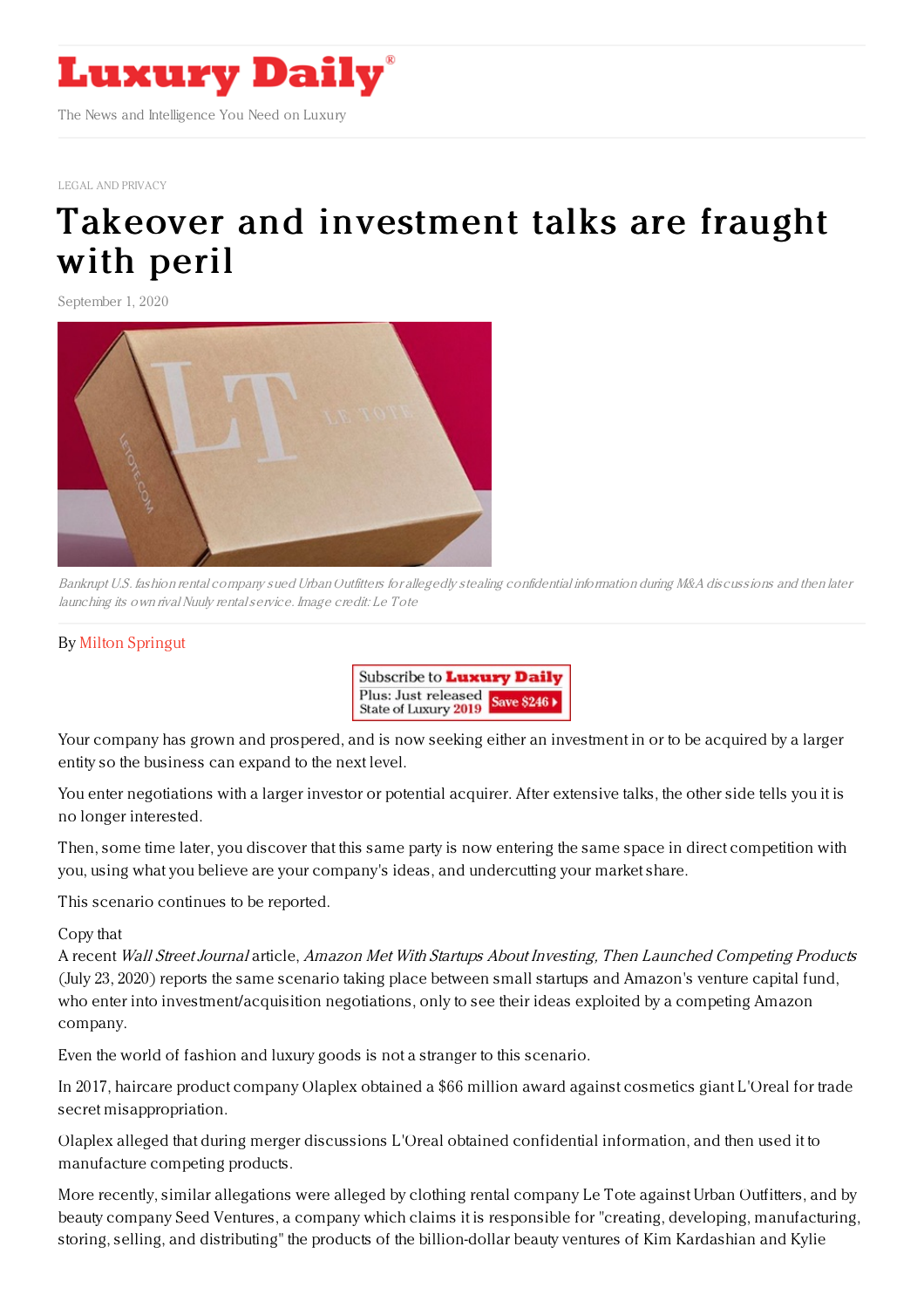## Jenner.

Investment and acquisition negotiations are an undertaking in this regard that is fraught with peril.

On the one hand, the company wants to make the best impression to the potential investor/acquirer, and show off its business and valuable developments.

On the other hand, the company has to be concerned that if the deal is not consummated and falls through, its disclosure might then be used to undercut its business.

And, in most of these situations, the investor/acquirer has greater negotiation leverage than the company seeking the investment or being potentially acquired, limiting what protection the company can get.

What steps should a company take to try to protect itself in this situation?

The NDA: The traditional protection

The most commonly used protection is a Non-Disclosure Agreement, or NDA.

At its most basic level, an NDA is a legally enforceable contract that creates a contractual relationship between a person who holds some kind of confidential information or trade secret (the disclosing party) and a person to whom the secret will be disclosed (the receiving party).

By signing an NDA, participants promise not to divulge or release information shared with them by the people on the other side. If the information is leaked, the injured person can claim breach of contract and misappropriation of trade secrets.

Courts generally enforce NDAs, but only so long as they protect legitimately confidential information.

Courts often refuse to enforce NDAs that merely inhibit competition or preclude use of publicly available information.

Ideally, in an acquisition or investment situation, an NDA might also preclude the other party from entering that market space for a limited time.

However, since in the majority of cases the investor/acquirer side generally has greater negotiation leverage, they will often not agree to such terms, but only agree not to be precluded from using confidential information.

NDAs should cover at least three areas: defining what is covered by and excluded from confidential information, obligations of the parties, and temporal duration.

Most important is to spell out the categories or types of information covered by the agreement. This defines those types of information that must be kept confidential, without actually releasing the precise information.

For example, an NDA for an exclusive designer's clothing boutique might include a statement such as this: " [c]onfidential information includes customer lists and purchase history, credit and financial information, innovative processes, inventory and sales figures."

Other possible confidential information might include certain technologies, formulas and processes, and pending legal issues.

By the same token, NDAs often exclude certain types of information from protection, such as information already considered common knowledge or data collected before the agreement was signed.

Second, NDAs should spell out the confidentiality obligations of the parties. This might preclude not only direct use of the confidential information, but encouraging others to use that information, or allowing others access to the confidential information.

In an acquisition or investment situation, the NDA will generally permit the receiving party to use the confidential information to evaluate the company, determine the value of its business and technology, and whether the investment or merger makes sense to its business position.

Third, NDAs generally define a time period during which the receiving party is required to maintain the confidentiality. This will vary depending on the industry and, again, the relative negotiating power of the parties.

As in any contract, clarity is the goal, rather than murkiness, the latter of which tends to create disputes and then expensive litigation.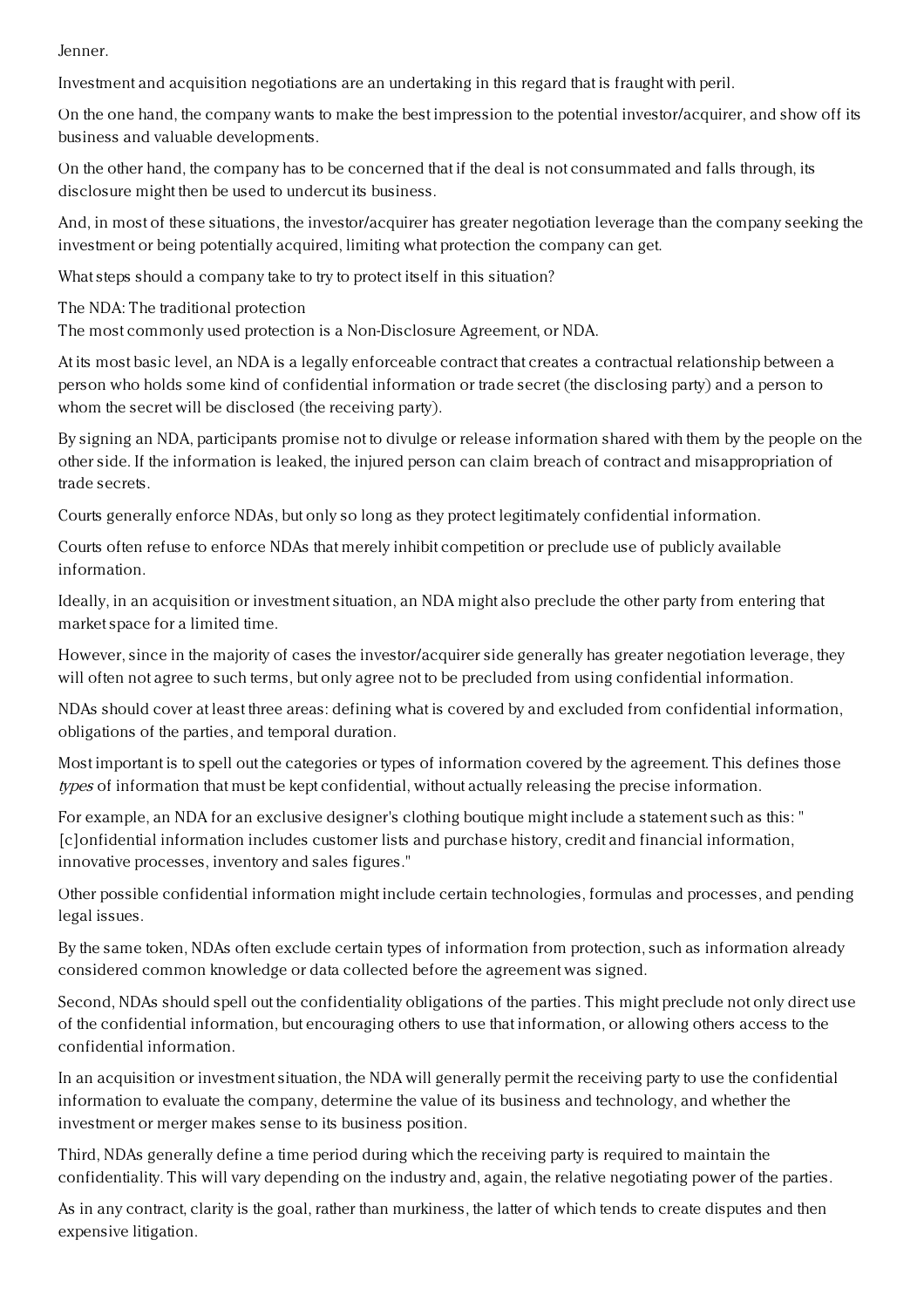For example, in the NDA entered into between Le Tote and Urban Outfitters, the NDA provided that the parties were prohibited from using the confidential information to "impair either party's right to make, use, procure or market any products or services, now or in the future, which may be competitive with those offered or contemplated by the other party." This kind of open-ended language will be interpreted by each side differently, and likely lead to conflict.

## Limits of trade secret law

At bottom, NDAs only stretch as far as the information covered is truly a trade secret. Trade secret law can be very powerful, but it has significant limits.

First, the trade secret owner has to take "reasonable measures" to keep the information secret. This includes not only NDAs with potential investors, but confidentiality agreements with employees and vendors, and cybersecurity.

Second, trade secrets only protect the information obtained through improper means, such as breach of a duty of confidentiality. This typically involves an employee who jumps ship to a competitor and steals valuable trade secrets, but it could also involve a potential acquirer or investor that obtained information subject to an NDA and then used it to set up a competing business.

But trade secret law does not protect use of information gained from public sources, from independent research and development, or from "reverse engineering" i.e., buying a product off-the-shelf, and then analyzing it so as to copy it.

So once a company goes public with its product, competitors are free to take anything they can learn from the company's promotional efforts and products.

Trade secret law sometimes still has a role to play in this situation timing.

Before a company releases its product, it can still maintain much of the pertinent information as confidential.

Even if trade secret protection is largely lost once the product goes public, the lead time to market may be very valuable to the company, both in having exclusivity for a limited time, and developing brand loyalty.

Other forms of intellectual property

Companies should also consider other forms of intellectual property protection.

Patents, unlike trade secrets, protect against *any* use of the patented design or process, regardless of how the using party obtained the information.

Even if the competitor developed the same invention independently, or learned it through legitimate reverse engineering, a patent will protect against unauthorized use of the patented invention.

On the other hand, patents take time until they are issued, and sometimes involve a lengthy application process with the patent office.

Copyright and trademarks are other example of rights that might, in some cases, be useful in protecting a company's position.

Each form of intellectual property has its own rules and limitations, and may not apply in every situation. But it is important to consider the possibilities in advance, generally in consultation with counsel.

Waiting until the company's information is pirated is not a strategy, which at best leaves the company scrambling to protect itself and, at worst, leads to loss of what might have been valuable rights.

Navigating between a rock and a hard place

The acquisition/investment scenario presents a true dilemma to a company.

On the one hand, if the company is trying to attract an investor or buyer, then it wants to put its best foot forward, and appear to have significant value. That generally requires disclosure of the inner workings and foundations of the business.

On the other hand, the company wants to avoid having the investment/acquisition negotiations become a vehicle for someone else to steal its business.

And, the often-uneven negotiation leverage in such situations makes protecting the company even harder.

THERE IS NO legal magic bullet that will resolve this dilemma in every situation.